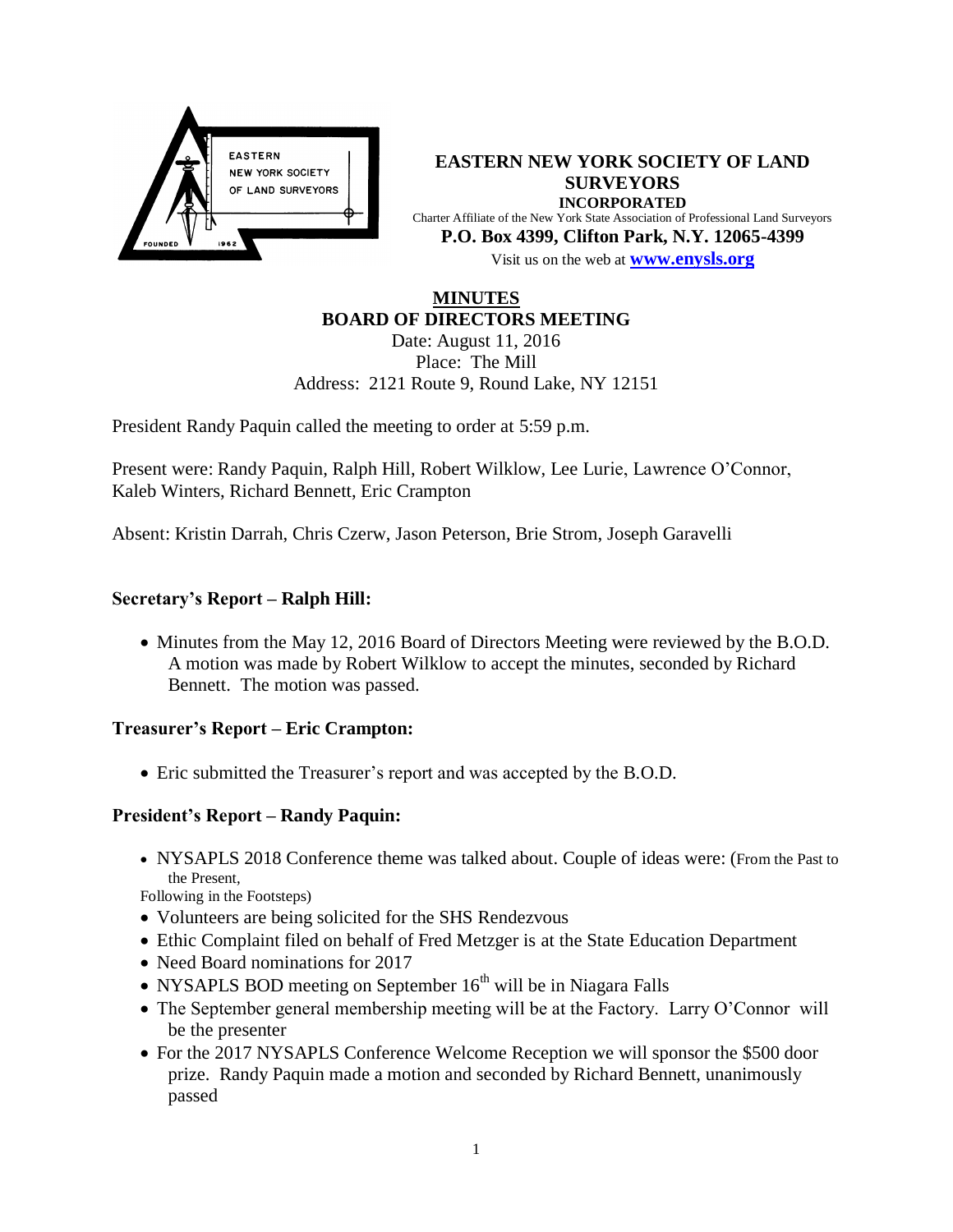# **Executive Vice President's Report –Kaleb Winters:**

No Report

## **Vice President's Report – Kristin Darrah:**

No Report

## **STANDING COMMITTEES:**

Constitution & By-laws: Larry O'Connor, Bill Schraa, Ralph Hill and Randy Paquin: No Report

Continuing Education: Jody Lounsbury, Chuck Lent and Larry O'Connor: No Report

Ethics: Jim Vianna, Jeff Ostertag and Kevin Rounds: State Board has complaint mentioned in president's report

Finance: Bill Darling and Chris Czerw: No Report

Legislative: Larry O'Connor: No Report

Program: Randy Paquin, Larry O'Connor: No Report

Public Relations: Jody Lounsbury, Brie Strom: No Report

Scholastic Development: Kristin Darrah and Randy Paquin: No Report

Business Practice & Technical Information: Chris Czerw: No Report

Membership: Robert Wilklow and Steve Dickson: We will find out who the new members are and email them a welcoming letter

Website: Richard Bennett and Ralph Hill: Updating proprietor list

# **TEMPORARY COMMITTEES:**